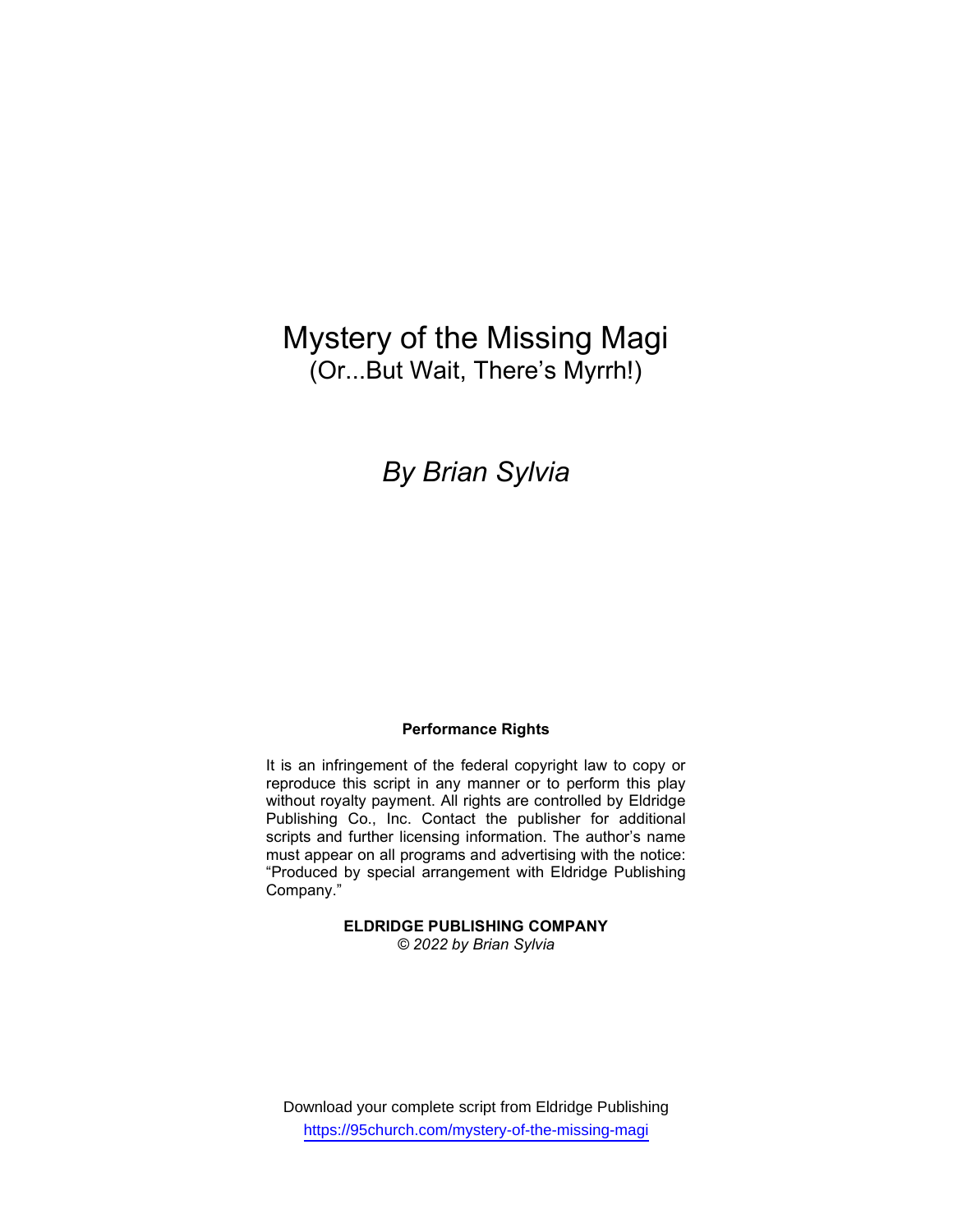Mystery of the Missing Magi (Or...But Wait, There's Myrrh!) - 2 -

## **DEDICATION**

To John & Dot Sylvia, the most amazing parents a guy could have hoped for. Thank you for making sure that my childhood Christmases were filled with memory-making moments. I miss you both terribly, but am thankful for, and confident of, the eternal hope that we have in Jesus. Oh, and my family still sets up the nativity each Christmas from all those years ago (and there may or may not be a missing magi).

## STORY OF THE PLAY

Detective Vic Torious is called to the home of famed archaeologist, Dr. Zeke N. Yeshalfind, who is hosting his annual Christmas dinner party for a few close friends and coworkers. During the party, he suddenly notices that his priceless 15th-century Nativity set is missing one of the magi. He demands that everyone remain there until Detective Vic Torious arrives. It is now Vic Torious' task to discover who "moved" the missing magi. After the suspects have been questioned, the audience will vote for who they think did it. The epilogue, delivered post-intermission, reveals the true culprit. But wait, there are multiple endings for multiple shows! Or you can simply select your favorite conclusion. An optional character, Carmen Geaux, may serve as the mistress of ceremonies for the production.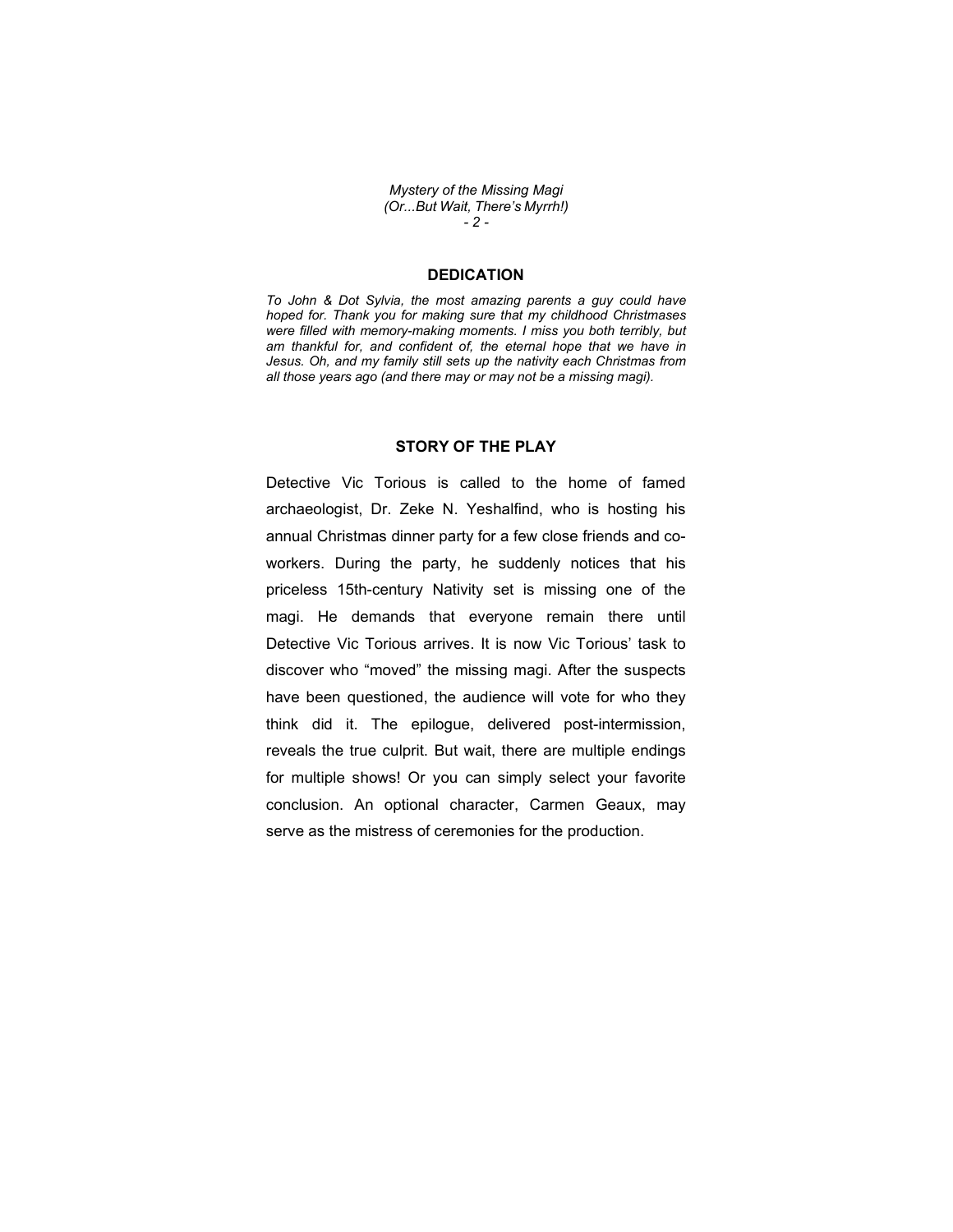Mystery of the Missing Magi (Or...But Wait, There's Myrrh!) - 3 -

## CAST OF CHARACTERS

 $(4 m, 5 - 6 w)$ 

- DETECTIVE VIC TORIOUS: (M) Detective who always gets to the bottom of it, while taking audience on a pun-derful journey. "True story."
- DR. ZEKE N. YESHALFIND: (M) Retired archaeologist and host of the holiday party where his 15<sup>th</sup>-century Nativity set suddenly is missing one of the three magi.
- CLARA FICAYSHUN: (F) Dr. Yeshalfind's loyal secretary who is recently retired, easily confused, and hearing impaired. Very southern.
- AARON DETIRES: (M) The archaeologist's chauffeur and mechanic for his limousines.
- **SUE FLAY:** (F) The newly hired cook who has an unknown past.
- MARIAN FURMUNNY: (F) The outgoing, mid-30s young lady who has suddenly taken an interest in Dr. Yeshalfind.
- JENNA ROSSITY: (F) Worker for a unique non-profit who has been soliciting for funds from Dr. Yeshalfind for the Christmas season.
- WARREN PEECE: (M) The very British, longtime friend of Dr. Yeshalfind - or is he?
- ROBIN IMBLIND: (F) The bookkeeper who may be getting "creative" with the doctor's finances.
- CARMEN GEAUX: (F) Optional. The very Christmasy mistress of ceremonies. She is dressed in an over-the-top Christmas outfit, and leads the audience through the process, even singing a couple of Christmas carols with them.

## SETTING

The sitting room in the home of Dr. Zeke N. Yeshalfind, an archaeologist. Set should be somewhat formal but cluttered. The only required prop is an oversized Nativity set with only two wise men present.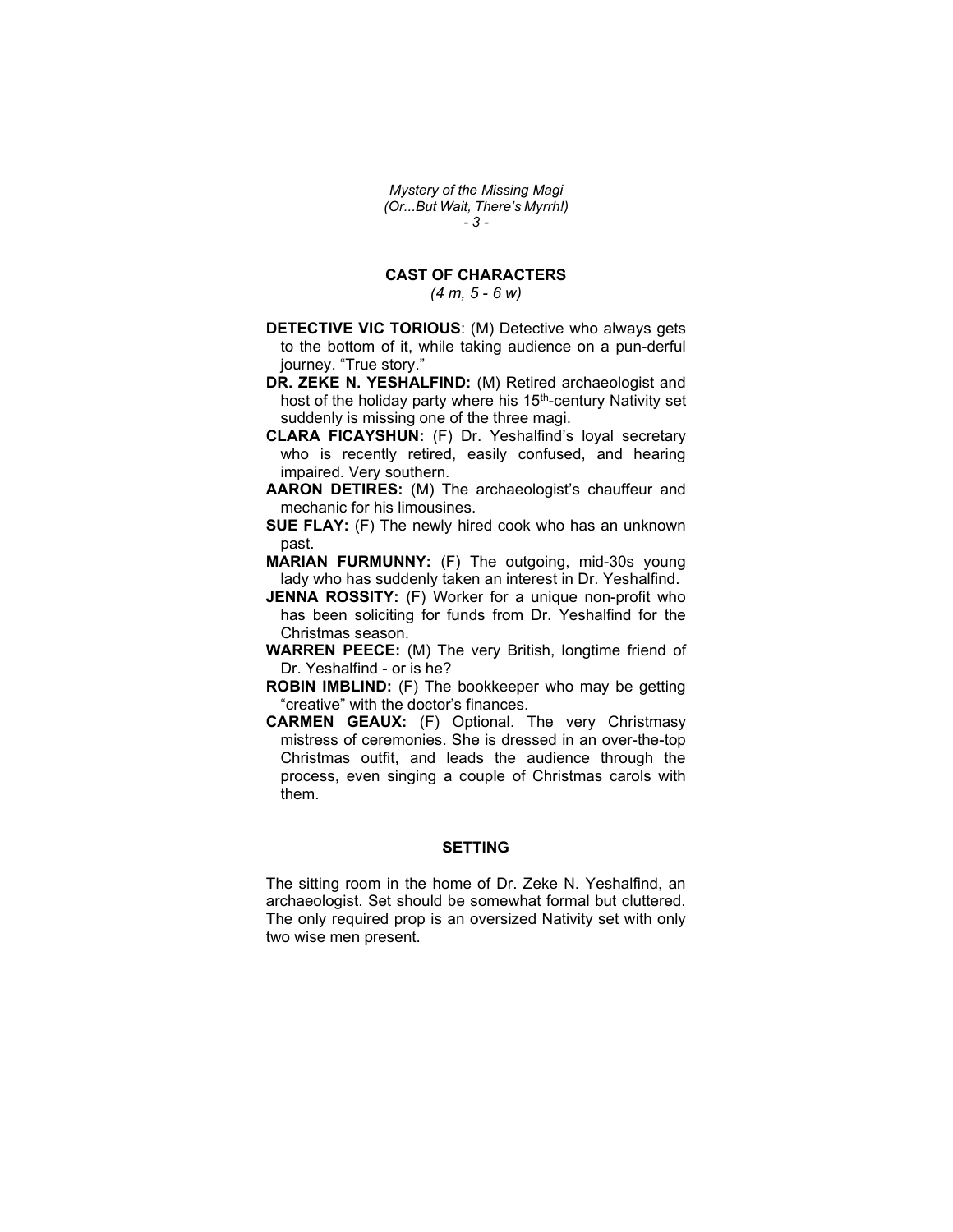Mystery of the Missing Magi (Or...But Wait, There's Myrrh!)  $-4-$ 

## Prologue

(AT RISE: CARMEN enters wearing a very over-the-top Christmasy outfit. She delivers her lines directly to the audience.)

CARMEN: Good evening, ladies and gentlemen. I'm Carmen Geaux, your hostess for the evening. Thank you so much for joining us this spectacular, and somewhat alarming, holiday event. In just a little while you will meet a group of, let's just say, interesting individuals. Seven of these individuals all end up being suspects in a crime in Conundrum County. Not much happens in this county, so when it does, it's a big deal, especially during the Christmas season. There's no time like the Christmas holiday season here. The streets are decorated with wreaths and white lights, houses have manger scenes and inflatable snowmen in their front yards, and the sounds of Christmas carols fill the air. In case you can't tell… I just love Christmas!

 Speaking of Christmas carols, why don't we get into the spirit of the season by singing one together right now. (Leads the audience in a carol.) Yes, Conundrum County is like a trip back in time in December. Well, except for this year. Our tranquil rural county has had a most spinetingling crime occur. And to think this crime took place in the home of one of Conundrum County's most upstanding citizens, Dr. Zeke N. Yeshalfind, the world-famous archaeologist. Now before you assume too much, I think it's important to let you know that you're about to go on a journey of uncovering evidence. Pay close attention, because later on we'll be asking you to decide who you think is the guilty party. And remember, out of respect for the other amateur sleuths around you, do not, under any circumstances, use your cell phone. The video or audio recording of evidence is not allowed. You are to do all of this from memory. So, from me, Carmen Geaux, and all of us in Conundrum County, welcome to our quaint little piece of the world.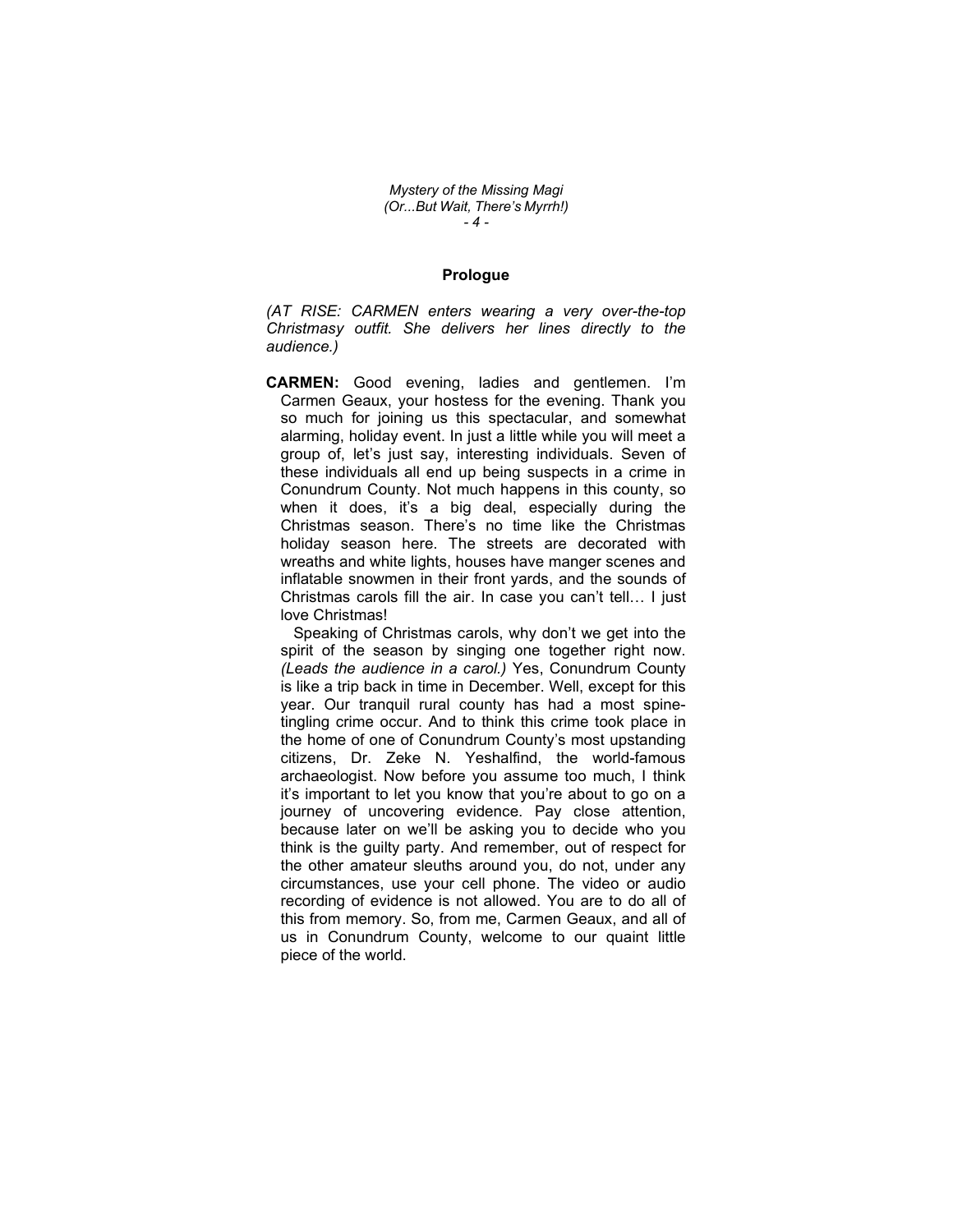Mystery of the Missing Magi (Or...But Wait, There's Myrrh!) - 5 -

- CARMEN: (Cont'd.) And please help us get to the bottom of our little problem. Get ready, because the guests of Dr. Zeke N. Yeshalfind are about to make their way out here. Have a good evening, and I'll see you later. Oh, and Merry Christmas.
- (LIGHTS shift as VIC enters and CARMEN exits.)
- VIC: (Delivered downstage, mostly directed toward the audience.) It was December twenty-first, and I was home baking Christmas muffins. Years ago, I worked for a bakery. Unfortunately, I was fired just when I felt like I was on a roll. (Beat.) That was the precise moment that I decided to go into crime solving. (Aside.) Side note, the confectionary I worked for was a special top-secret bakery. People found out about it on a knead to dough basis. Sadly, that bakery burned down. Now, the business is toast. (Aside. Matter-of-fact.) True story. My name is Vic, (Pause.) Vic Torious. Indeed, I have quite a reputation in this part of the country as the sleuth who almost always gets to the bottom of the mystery. Yes, I don't like to say it about myself, others say it about me. I hadn't had a legitimate case since I was called to the coffee shop in Mulberry Heights. While I was there, a lady had her coffee cup stolen as she was sitting there. I had to take her to the police station so she could look at (Pause.) mug shots. (Aside. Matter-of-fact.) True story. And, just like Quasimodo, I always have a hunch. But today was different. I received a call from Dr. Zeke N. Yeshalfind, Conundrum County's famous archaeologist. One of his prized items had been stolen, apparently by a guest at his annual Christmas party.

 So here I was four days before Christmas and that call came in. I was summoned to Dr. Yeshalfind's estate. The guests were all asked to remain and were cooperating so far. I wasn't sure what I would encounter. The kind doctor's call was so brief that I failed to ascertain what item was missing. I was hoping this wasn't like when I received an emergency call regarding a balloon thief.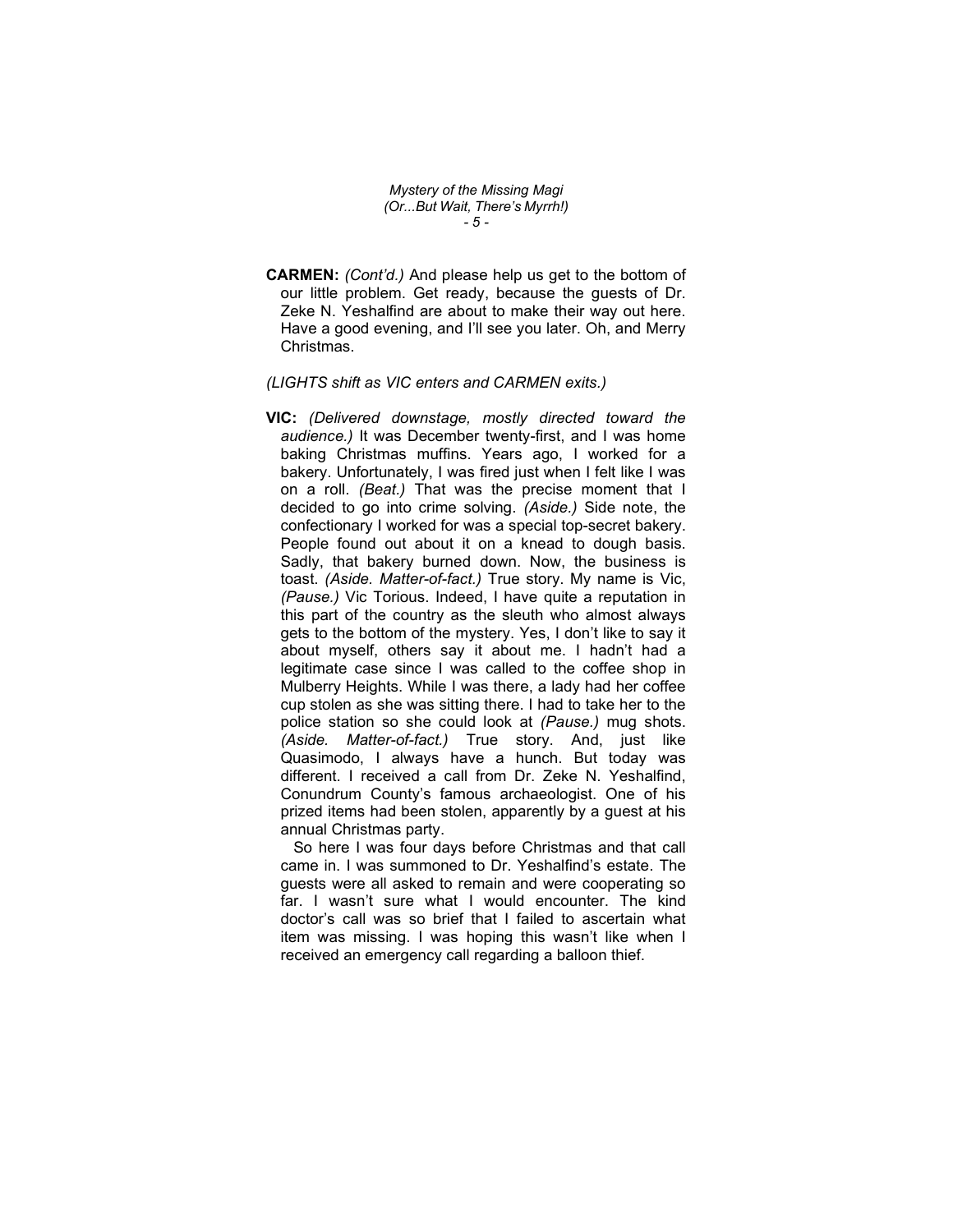Mystery of the Missing Magi (Or...But Wait, There's Myrrh!) - 6 -

VIC: (Cont'd.) The caller made it sound urgent, when in reality the scenario was (Pause.) inflated. (Aside. Matterof-fact.) True story. (Exits.)

(LIGHTS out.)

#### Scene 1

(LIGHTS up. VIC walks onto the main stage. There is an oversized Nativity set on the mantle/table upstage center. It has only two magi.)

VIC: Curious. No one is here. I can only hope this isn't like that thief who had stolen the Teflon-coated pans. Prosecutors couldn't make that case stick.

(DOC enters.)

- VIC: (Cont'd.) I have never personally met Dr. Zeke N. Yeshalfind. I hear he's an old, somewhat cranky, and very (Turns to see DOC standing there.) distinguished young gentleman. Dr. Yeshalfind, I presume. (Smiles.)
- DOC: (Extends hand to shake.) You presume correctly. And you must be detective Vic Torious.
- VIC: I must because that is who I am.

DOC: (Confused.) I'm sorry.

VIC: No need to apologize. (Looking around.) The place is a little untidy, but that's to be expected. After all, you were having a party.

DOC: But I called you because something has been stolen.

VIC: (Oblivious.) You said on the phone that something had been stolen.

DOC: I called you because of this. (Points at Nativity.)

VIC: Not that! It can't be! (Acting horrified.) What a horrific scene. And right here in your own living room!

DOC: What seems to have you so terrified?

VIC: (Matter-of-factly.) I'm not sure. What exactly is so terrifying about that? (Points at Nativity.)